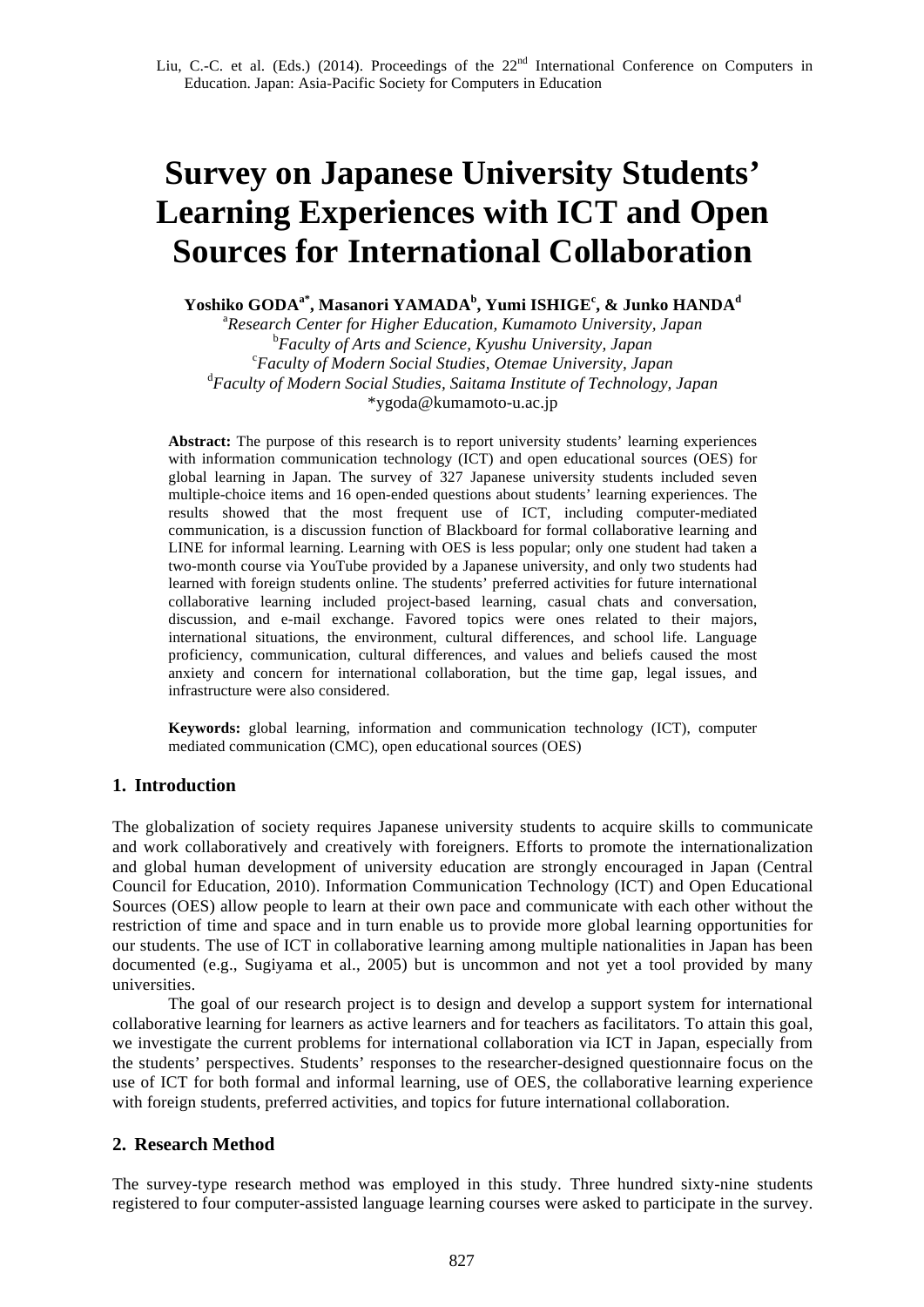The students were all sophomores at a national university in Japan and were registered in the departments of Pharmacy, Social Environment, Information Technology, and Mechanical Engineering. Excluding Pharmacy, the students' English proficiency level was at the university average (444 to 480), with TOEIC-IP score averages from 412 to 450 over the last five years. Students in Pharmacy had scores averaging from 465 to 525 over the last five years, which was slightly above the university mean.

The researcher-designed questionnaire was used to collect the data in this study. The survey consisted of seven multiple-choice items and 16 open-ended questions about students' learning experiences and was divided into three main sections: frequency of ICT use for formal and informal collaborative learning, OES, and learning experiences and opinions for international collaborative learning. The questionnaire was conducted with an assessment function of Blackboard, a learning management system, in one of the computer assisted language learning (CALL) classes during the first semester. The CALL classroom was equipped with one computer per student, and the students responded to the questionnaire via their assigned computer for about fifteen minutes.

The data collected were analyzed descriptively per section. For ICT use in collaborative learning, graphs were created to compare ICT applications used by the students. The responses of the last two questions related to future international collaborative learning and were organized with KJ methods.

### **3. Results**

The results on the frequency of ICT use for formal collaborative learning are shown in Figure 1. There were ten alternatives in the multiple-choice question; Mixi, Facebook, Twitter, Google+, Wiki, Cybozu, LINE, ChatWork, Blackboard, Moodle, and Other. The number and percentages above the bars in the figure indicate the number and percentage (of total) of students who selected the targeted alternative. Blackboard was reported as the most frequently used ICT technology for collaborative learning in a formal educational setting. Google+, Wiki, LINE, and Moodle were among the group in the second most frequently used (21.71% to 27.22%). Figure 2 illustrates the frequency of ICT use for informal collaborative learning. LINE  $(n = 299, 91.44\%)$  was the most frequently used, followed by Twitter ( $n = 210$ , 64.22%) and then Facebook ( $n = 155, 47.40$ %). In contrast to the formal setting results, Blackboard and Moodle were less popular in informal settings. Skype, Viper, Pinger, and Yahoo Answers were included as "Other."

As learning experiences with OES, only one student out of 327 students (0.31%) responded as having experience with open educational sources for learning. Over a two-month period, this student had studied the course content, which was provided by one of the best universities in Japan. He considered the course to be challenging but interesting. Related to learning experience from international collaboration, only two students (0.61%) answered "yes" regarding collaborative learning experiences with foreign students via ICT and CMC. Student A had had conferences with Skype for three years during middle education. He discussed some topics with foreign students over Skype. A positive point of the activity was that he could communicate with foreign students





Figure 1. Frequently Used ICT for Collaborative Figure 2. Frequently used ICT for Learning in a Formal Setting. Collaborative Learning in an Informal Setting.